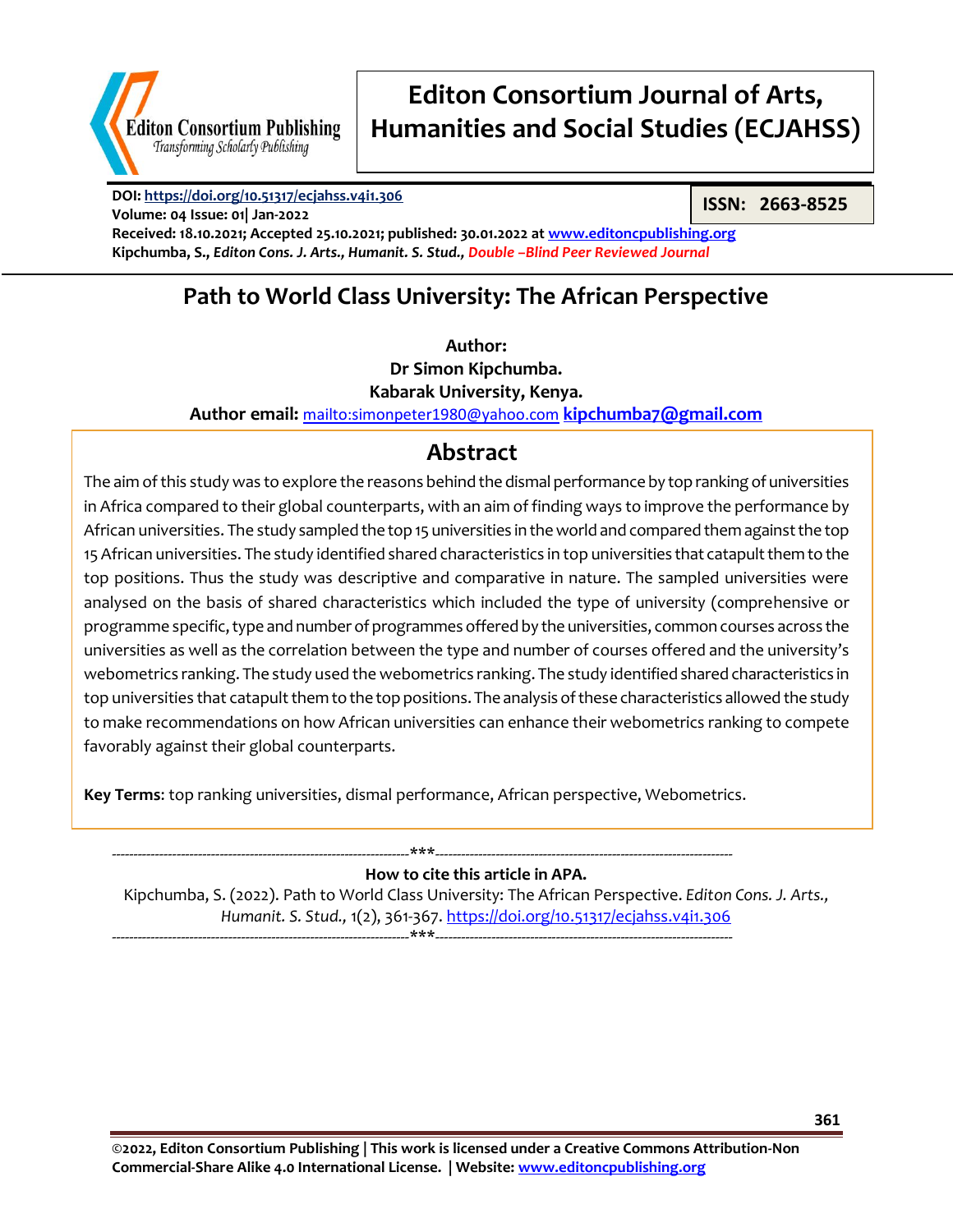

**DOI:<https://doi.org/10.51317/ecjahss.v4i1.306> Volume: 04 Issue: 01| Jan-2022 Received: 18.10.2021; Accepted 25.10.2021; published: 30.01.2022 a[t www.editoncpublishing.org](http://www.editoncpublishing.org/) Kipchumba, S.,** *Editon Cons. J. Arts., Humanit. S. Stud., Double –Blind Peer Reviewed Journal*

#### **INTRODUCTION**

Higher education institutions (HEIs) play a critical role in the development of a nation. They act as generators and repositories of knowledge and innovation to help a nation grow. Three main functions that support this role include research, teaching and community support (Asekun-Olarinmoye, 2015). Through research, new knowledge and technologies are developed which are then disseminated via teaching to support the development of a nation. As hubs of research, universities have the crucial responsibility of supporting their communities and nations by providing solutions to their problems. It therefore goes without saying that nations with the most prestigious institutions of higher learning are also those with the most development (Peters, 2019). Countries like the United States of America, Canada, the United Kingdom, Australia and the rest boast of the best universities in the world in terms of performance. Such universities, because of their prestigious reputation, attract the best students from around the world.

Sharing and disseminating of data by researchers is important to the role they play in the society. This is usually accomplished through community service and teaching. Usually, research findings are shared through presentation of papers at conferences, teaching, publication of data in reputable publications and public lectures. Because such knowledge is necessary for human development and welfare, it is imperative that researchers find ways of making it visible and accessible to the general public. The visibility also serves to enhance the researcher's reputation as well as the recognition of the associated university (Ati, 2017).

#### **LITERATURE REVIEW**

The advent and increasing uptake of new media (nontraditional media platforms) has presented researchers and higher education institutions with a perfect opportunity to widen their scope of influence by reaching out to a wider audience. Through the worldwide web (the internet), researchers, universities and other research institutions are able to enhance their visibility and, consequently, their reputation (Peters, 2019). Today, the internet is the major source of information as well as the primary platform for anyone (individuals, institutions or business organisations etc.) that desires to be recognised in the real world (Ati, 2017). Publications by scholars and universities are not only tools for scholarly communication, but also a way through which to reach a wider audience and improve the performance of the institution as perceived by the public.

**ISSN: 2663-8525**

With the advancement in technology and globalisation, it is now possible to study anywhere at any time. Students are now able to enrol at their university of choice and benefit from the unique benefits offered by institutions outside their geographical location. With this comes the need to compare various institutions. Comparison facilitates informed choice as learners endeavour to identify the best institution that matches their preferences (Peters, 2019). Therefore, there is a need to rank universities.

Ranking of higher education institutions is instrumental in highlighting the key features of academic performance, which may influence decision-making by policymakers (Shehatta et al., 2021). It motivates the academic community to strive for better quality, productivity and encourages competition. Ranking is an excellence benchmark for the public because it facilitates differentiation among institutions. The ability to tell institutions apart as a result of ranking is what contributes to differentiated academic goals and objectives (Shehatta et al., 2021).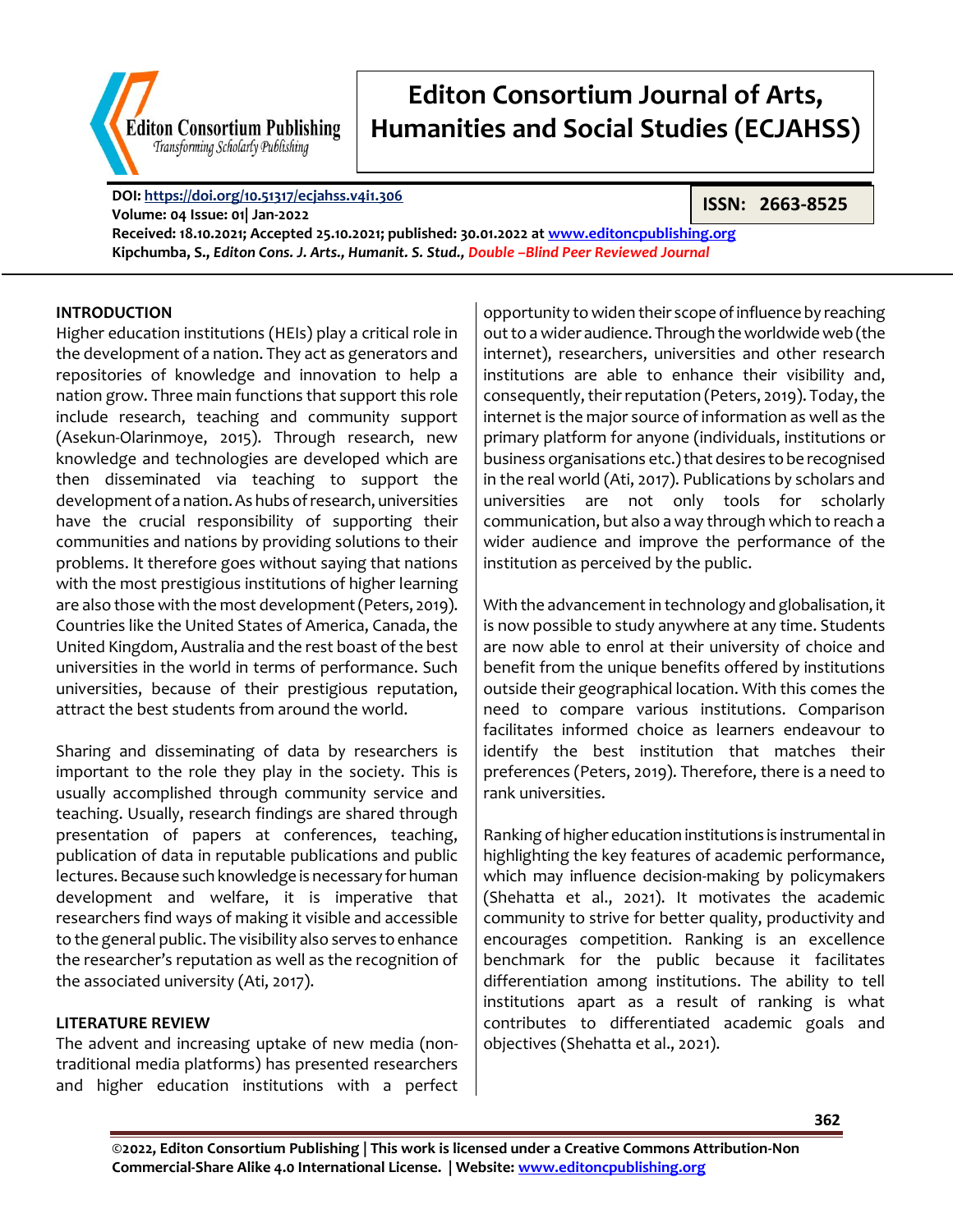

**DOI:<https://doi.org/10.51317/ecjahss.v4i1.306>**

**ISSN: 2663-8525**

**Volume: 04 Issue: 01| Jan-2022 Received: 18.10.2021; Accepted 25.10.2021; published: 30.01.2022 a[t www.editoncpublishing.org](http://www.editoncpublishing.org/) Kipchumba, S.,** *Editon Cons. J. Arts., Humanit. S. Stud., Double –Blind Peer Reviewed Journal*

Although there are numerous ranking systems for higher education institutions, the current study chose to focus on the webometrics ranking system. This is a ranking system based on the composite indicators of visibility and activity measures (Khamala et al., 2018). Known as the Ranking Web of Universities, webometric ranking is conducted by Cybermetricscs Lab, a Spanish National Research Council group located in Madrid, Spain. The rankings are presented in January and July of every year. Formed in 2004, the webometrics ranking is the most comprehensive of all rankings, with the capacity to classify more than 17,000 institutions of higher learning globally (Webometrics, 2021). The ranking system focuses on activity /presence and visibility/impact indicators in a ratio of 1:1. These indicators include the total number of electronic publications in the institution's main webdomain as well as the visibility of its webpages based on the number of external inlinks received from other websites. Other aspects such as the accessibility of the website or its popularity (total number of visitors or visits) as well as the design are not considered.

In the January 2021 ranking, none of the top African universities made it to the top 100 or even 200 positions in the world. The top positions have been dominated by American and European institutions of higher learning (Webometrics, 2021). This is a worrying trend especially with the increase in calls for Africa to become self-reliant and deal with other continents as an equal partner. Various factors have been presented as causes of this dismal performance by Africa universities compared to their global counterparts. They include low activity and visibility of scholars, researchers and institutions in Africa, deficient institutional frameworks for effective sharing of research findings and insufficient infrastructural support by the respective African governments (Ati, 2017; Anyira & Idubor, 2020). This situation, if not addressed, could result in the lowering of African universities' esteem in the eyes of both funding agencies and students. Additionally, collaborative effort and exchange programmes with reputable global universities may suffer. The current study hopes to provide insight into the causes of this phenomenon with the aim of providing solutions for improving performance by African universities. The study intends to analyse the shared characteristics by top global universities which will lead to recommendations on ways to adopt the same characteristics to enhance performance.

#### **RESULTS AND DISCUSSIONS**

The research was a descriptive and comparative study. It targeted the top 15 universities in the world and the top 15 universities in Africa for analysis. These two categories of universities were analysed on the basis of the criteria listed below:

- Type comprehensive or programme specific
- Type and number of courses offered in the universities
- Common courses offered across all universities
- Relationship between course/programmes offered and the universities ranking The findings were presented in Table 1 below.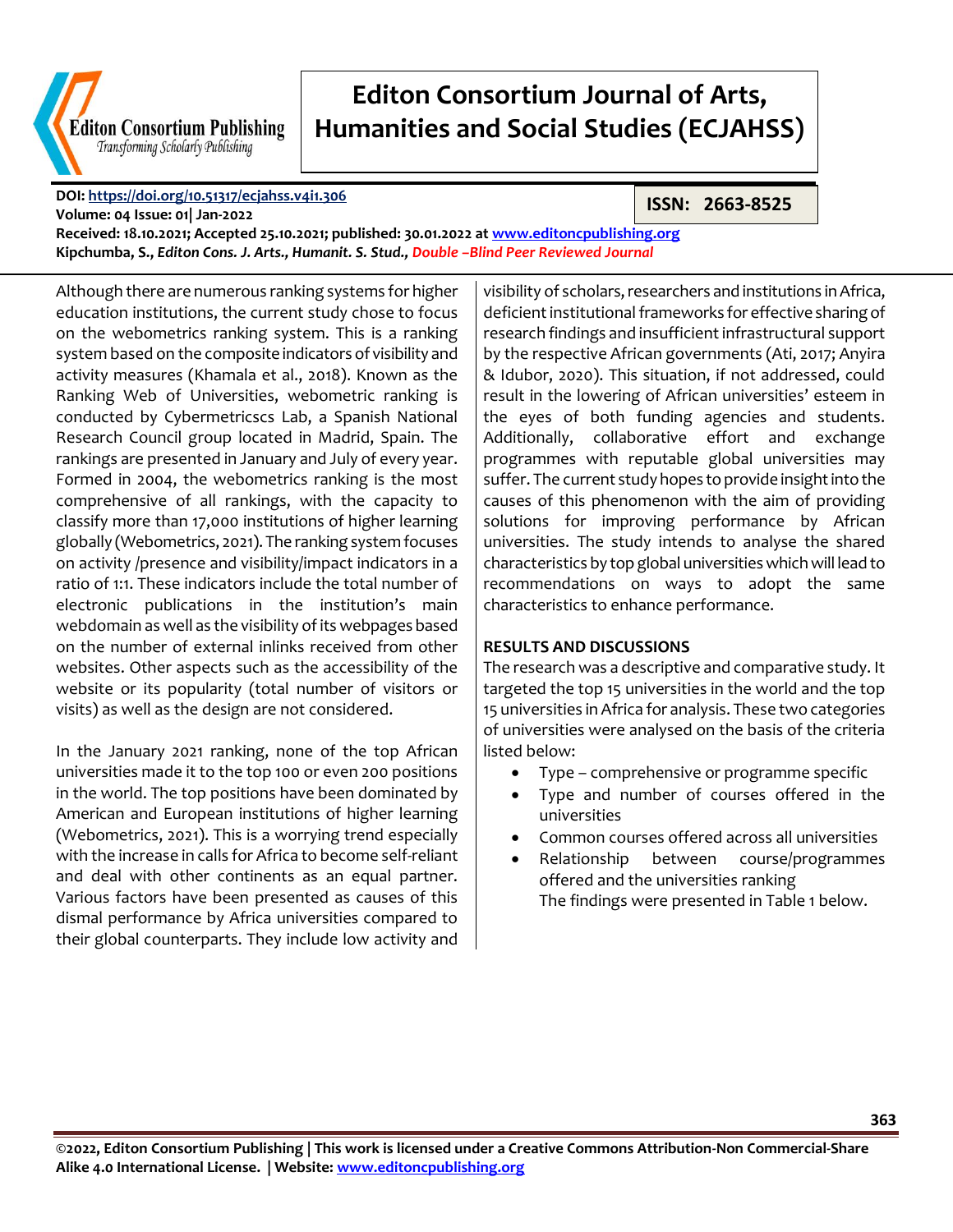

**Volume: 04 Issue: 01| Jan-2022**

# **Editon Consortium Journal of Arts, Humanities and Social Studies (ECJAHSS)**

#### **DOI:<https://doi.org/10.51317/ecjahss.v4i1.306>**

**ISSN: 2663-8525**

**Received: 18.10.2021; Accepted 25.10.2021; published: 30.01.2022 a[t www.editoncpublishing.org](http://www.editoncpublishing.org/) Kipchumba, S.,** *Editon Cons. J. Arts., Humanit. S. Stud., Double –Blind Peer Reviewed Journal*

| Table 1: Characteristics of the Top 15 Universities Worldwide and in Africa |              |               |                |              |                 |                 |
|-----------------------------------------------------------------------------|--------------|---------------|----------------|--------------|-----------------|-----------------|
| <b>University</b>                                                           | Country      | <b>Type</b>   | <b>Overall</b> | Impact       | <b>Openness</b> | <b>Excellen</b> |
|                                                                             |              |               | rank           | rank         | rank            | ce rank         |
| University of Washington                                                    | <b>USA</b>   | Comprehensive | 1              | 6            | 25              | 9               |
| Cornell university                                                          | <b>USA</b>   | Comprehensive | $\overline{2}$ | 5            | $\overline{3}$  | 24              |
| Johns Hopkins university                                                    | <b>USA</b>   | Comprehensive | $\overline{3}$ | 18           | 110             | 8               |
| Yale university                                                             | <b>USA</b>   | Comprehensive | $\overline{4}$ | 10           | $\overline{2}$  | 26              |
| University of California San Diego                                          | <b>USA</b>   | Comprehensive | 5              | 30           | $\mathbf{1}$    | 19              |
| University of Toronto                                                       | Canada       | Comprehensive | 6              | 35           | $\overline{4}$  | 11              |
| University of Wisconsin Madison                                             | <b>USA</b>   | Comprehensive | $\overline{7}$ | 13           | 5               | 43              |
| Pennsylvania state university                                               | <b>USA</b>   | Comprehensive | 8              | 11           | 11              | 51              |
| New York University                                                         | <b>USA</b>   | Comprehensive | 9              | 26           | 8               | 40              |
| ETH Zürich                                                                  | Switzerland  | Specific      | 10             | 42           | 12              | 32              |
| Ohio State University                                                       | <b>USA</b>   | Comprehensive | 11             | 43           | 26              | 42              |
| University of Florida                                                       | <b>USA</b>   | Comprehensive | 12             | 33           | 7               | 61              |
| Harvard university                                                          | <b>USA</b>   | Comprehensive | 13             | $\mathbf{1}$ | 5963            | $\mathbf{1}$    |
| Washington university Saint Louis                                           | <b>USA</b>   | Comprehensive | 14             | 40           | 6               | 64              |
| University of Pittsburgh                                                    | <b>USA</b>   | Comprehensive | 15             | 50           | 17              | 56              |
| University of Cape Town                                                     | South Africa | Comprehensive | 216            | 417          | 160             | 248             |
| Stellenbosch University                                                     | South Africa | Comprehensive | 367            | 656          | 272             | 458             |
| Cairo university                                                            | Egypt        |               | 553            | 1430         | 537             | 456             |
| University of KwaZulu Natal                                                 | South Africa | Comprehensive | 570            | 1396         | 425             | 521             |
| University of Johannesburg                                                  | South Africa | Comprehensive | 690            | 2233         | 581             | 504             |
| University of South Africa                                                  | South Africa | Comprehensive | 816            | 1077         | 831             | 1026            |
| Alexandria university                                                       | Egypt        | Comprehensive | 840            | 1900         | 689             | 807             |
| University of Western Cape                                                  | South Africa | Comprehensive | 862            | 1103         | 736             | 1139            |
| University of Witwatersrand                                                 | South Africa | Comprehensive | 864            | 698          | 5963            | 353             |
| University of Pretoria                                                      | South Africa | Comprehensive | 952            | 647          | 5963            | 501             |
| Mansoura University                                                         | Egypt        | Comprehensive | 1011           | 3954         | 555             | 737             |
| Rhodes University                                                           | South Africa | Comprehensive | 1026           | 1550         | 847             | 1269            |
| University of Nairobi                                                       | Kenya        | Comprehensive | 1055           | 1180         | 616             | 1637            |
| Makerere university                                                         | Uganda       | Comprehensive | 1103           | 2159         | 1288            | 1077            |
| University of Ghana                                                         | Ghana        | Comprehensive | 1172           | 2549         | 823             | 1201            |

*(Source: Webometrics, 2021)*

**©2022, Editon Consortium Publishing | This work is licensed under a Creative Commons Attribution-Non Commercial-Share Alike 4.0 International License. | Website[: www.editoncpublishing.org](http://www.editoncpublishing.org/)**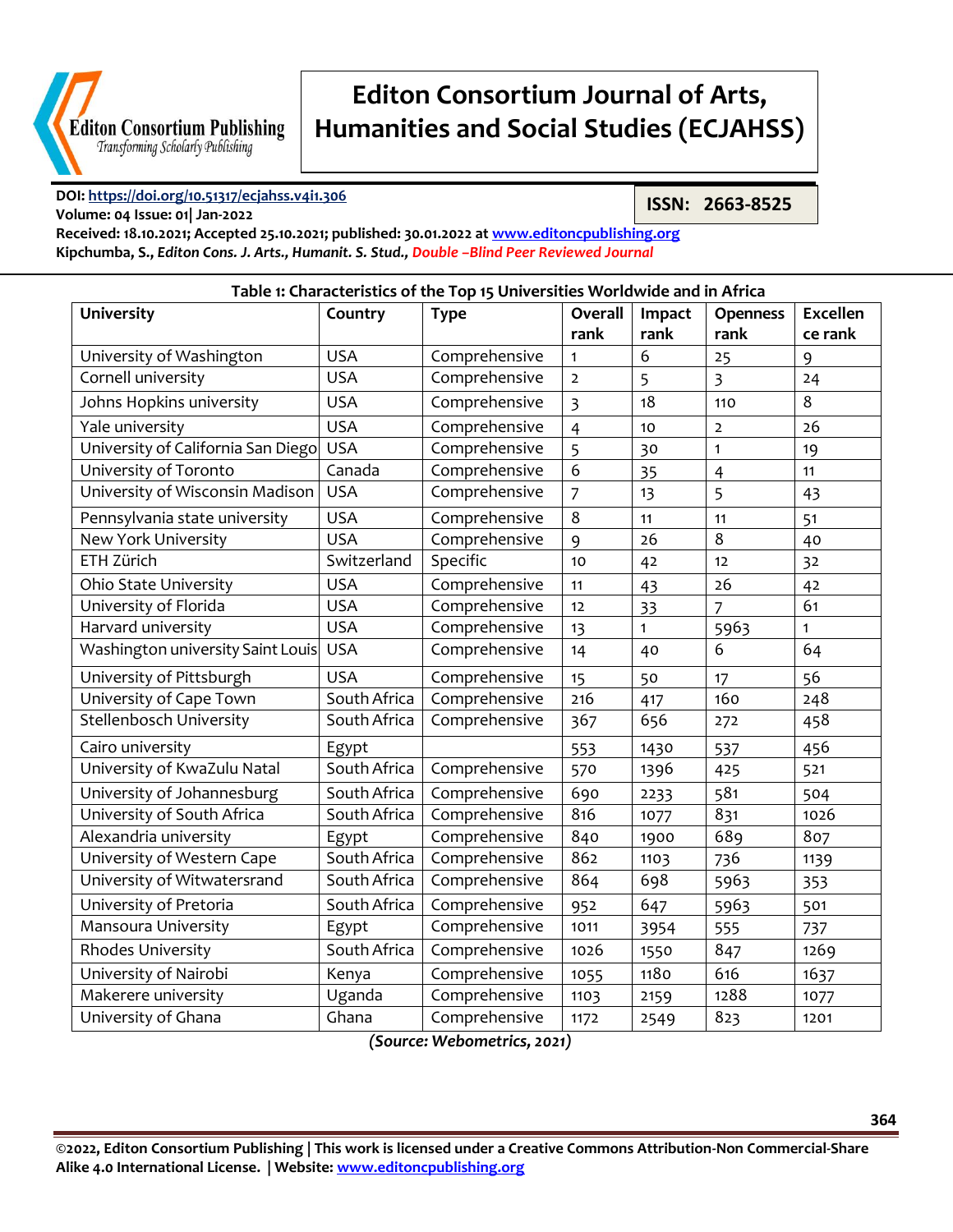

#### **DOI:<https://doi.org/10.51317/ecjahss.v4i1.306>**

**ISSN: 2663-8525**

**Volume: 04 Issue: 01| Jan-2022 Received: 18.10.2021; Accepted 25.10.2021; published: 30.01.2022 a[t www.editoncpublishing.org](http://www.editoncpublishing.org/) Kipchumba, S.,** *Editon Cons. J. Arts., Humanit. S. Stud., Double –Blind Peer Reviewed Journal*

Out of the 15 top universities in the world sampled, 13 are located in the United States of America, one from Canada and one from Switzerland. In Africa, 9 of the sampled top universities are from South Africa, 3 from Egypt and one each from Kenya, Uganda and Ghana (Webometrics, 2021). This shows that universities in the United States have mastered the art of increasing the web visibility of their research and programmes. Similarly, South African universities have a competitive edge when it comes to webometrics ranking compared to other African universities.

With regard to the university categories, out of all the 15 top world universities, only one, ETH Zurich, was found to be a programme-specific university. The university is a Swiss Federal Institute of Technology and was founded specifically to educate scientists and engineers. It focuses exclusively on science, technology engineering and mathematics, for which it has worn international acclaim. The rest of the universities in the top 15 positions globally are comprehensive and offer a broad range of courses to a diverse population of students. An analysis of the top 15 African universities also yields a similar result. All of these institutions of higher learning are comprehensive and offer students a wide choice of courses to study. This shows that there is not much difference in terms of categorisation between the top 15 universities in the world and the top 15 universities in Africa.

With regard to the type and number of courses offered, the study established that the top 15 global universities offer a variety of courses to students in different colleges, schools and faculties. Common programmes included arts and social sciences, engineering, business studies, computer science and information technology, education, medicine and nursing, international studies and law. The top 15 African universities also offer similar programmes in colleges and schools like their international counterparts. Common courses in all universities include

arts and social sciences, humanities, business studies, physical and life sciences, medicine and nursing as well as engineering and technology.

Regarding the relationship between the courses/programmes offered by top universities in the world and Africa and their ranking, there appeared to be no clearly defined correlation. Because the webometrics ranking purely focuses on the universities' website and research visibility, the number and types of courses/programmes offered could not affect the ranking of any institution (Shehatta et al., 2021). The three indictors adopted by webometrics for ranking universities include impact, transparency (openness) and excellence (Sariene et al., 2018). African universities were found to fare badly in all these three areas in comparison with the top universities globally.

#### **Discussion**

This study sought to investigate the ranking of top African universities as compared to their global counterparts with the aim of drawing insights for performance improvement. The web of university ranking shows that African universities continually perform poorly against the top global universities. For instance, while top universities in the world tended to rank in the top 100 in each of the three indicators adopted for ranking (except Johns Hopkins University, which ranked 110 and Harvard University, which ranked 5963 in the openness category) top African universities ranked between 200 and 1200 in each of the categories, hence the poor overall ranking (Sariene et al., 2018).

In investigating this phenomenon, various authors have identified a number of causes associated with these results. In a study to analyse the low webometric ranking of African universities, Ati (2017) identified factors such as low visibility and activity by African researchers, scholars and institutions as well as deficiency in institutional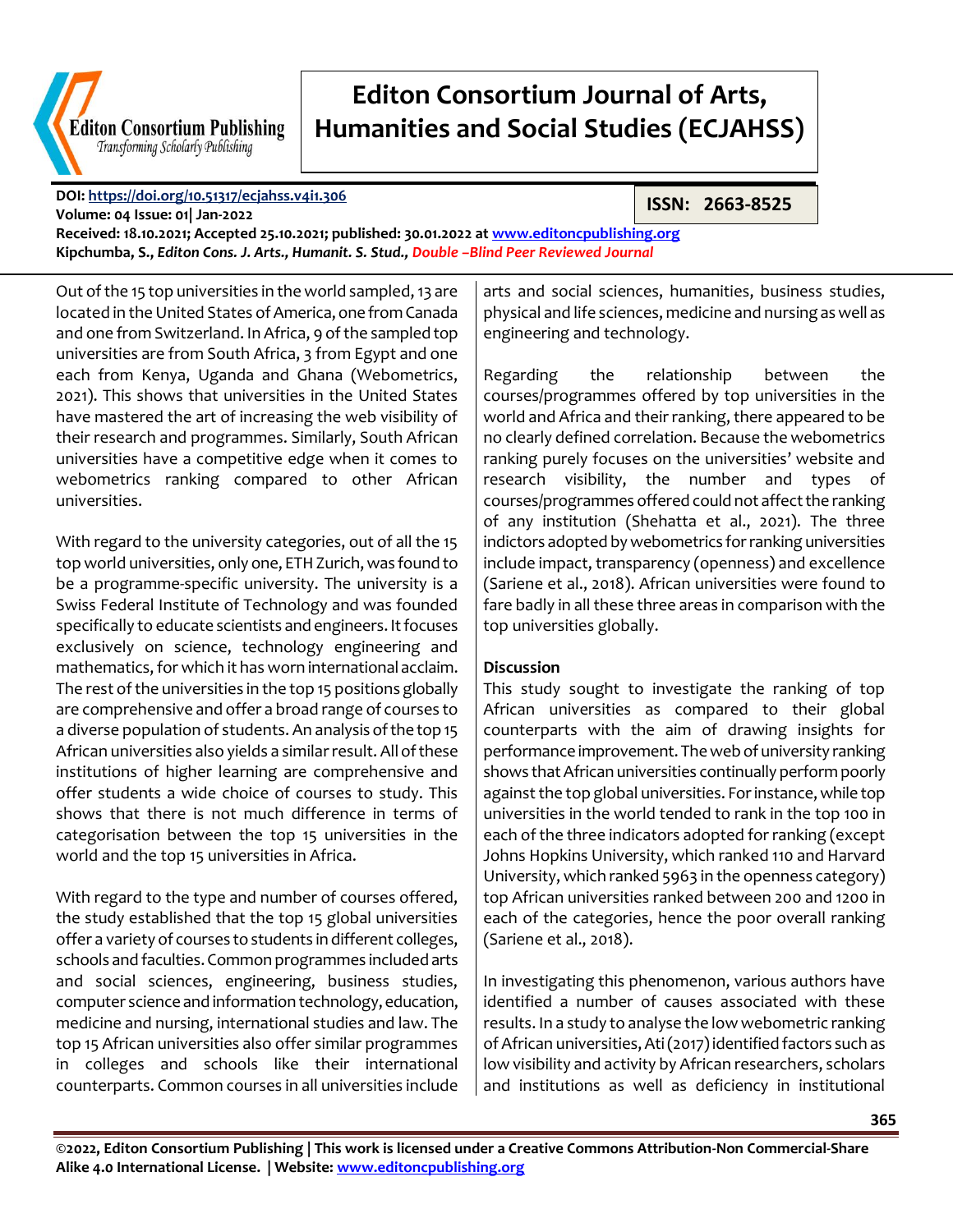

**DOI:<https://doi.org/10.51317/ecjahss.v4i1.306>**

**ISSN: 2663-8525**

**Volume: 04 Issue: 01| Jan-2022 Received: 18.10.2021; Accepted 25.10.2021; published: 30.01.2022 a[t www.editoncpublishing.org](http://www.editoncpublishing.org/) Kipchumba, S.,** *Editon Cons. J. Arts., Humanit. S. Stud., Double –Blind Peer Reviewed Journal*

frameworks to disseminate research information, such that research findings hardly go beyond the four walls of the institutions of origin.

According to Ati (2017), there are three reasons to account for this dismal performance by African universities. First, most African institutions of higher learning have not yet developed and commissioned the necessary ICT infrastructure to guarantee robust web presence. This can partly be blamed on low funding, especially of public institutions, by the government or individual sponsors. Another reason to blame for this could be the lack of will and commitment on the part of institutional management to provide the tools and resources needed to develop web presence. The third reason is simply bad web practices adopted by institutions that have the ICT infrastructure in place. This includes constant change of webdomains, maintaining two or more webdomains as well as the lack of a clear web policy to guide the sharing and dissemination of information on the web.

These findings are in agreement with findings from studies by Anyira and Idubor (2020) and Khamala et al. (2018). Both studies identified a lack of access to study findings conducted in Africa by African universities due to insufficient ICT infrastructure. Although Africa as a continent is rich in local content as well as scholars who carry out extensive research, tools for sharing such findings are insufficient, meaning that the global scholarly community cannot access such knowledge for use. And since the webometrics ranking primarily considers research findings and publications on institutions websites, failure by universities to maintain a robust web presence results in their low ranking (Asekun-Olarinmoye, 2015).

**Conclusion:** World class universities rank high in webometrics. Since universities are institutions where

research, teaching and community support are carried out, developing robust web presence for a university through clear and updated channels of research dissemination is the only way to make the university accessible to the global audience, thus becoming a world class university. Where there is no access to research information, development and advancement are not possible. This study was focused on analysing the performance of the top 15 African universities in comparison with the top 15 universities in the world. It was the intent of the researcher to draw lessons from this analysis by establishing the characteristics that catapulted the top 15 universities to that position. The study established that the top 15 universities in the world are characterised by top positions with regard to transparency (openness), visibility and excellence of their scholarly publications, while their African counterparts consistently ranked lower in all the three areas.

**Recommendations**: This study recommends that African universities update their depositories with local research findings, lecture notes, course outlines and lecture presentations so as to increase their web digital footprint. They should also strive to invest in modern ICT infrastructure to allow scholars and researchers have easier time sharing information. Funding support from governments to public universities for ICT development should also be encouraged. The ICT infrastructure put in place should be adequate for meeting the needs of the growing number of students and lecturers in these institutions.

In order to sustain the impact of enhanced web ranking strategies, institutions need to create awareness among their students and scholars on webometrics ranking system. Once all stakeholders are involved in contributing to favourable webometric ranking of the institution, the improvement will be rapid. Apart from sensitisation, it is also necessary to train all staff involved in digital repositories 'management on the best practices in the

**366**